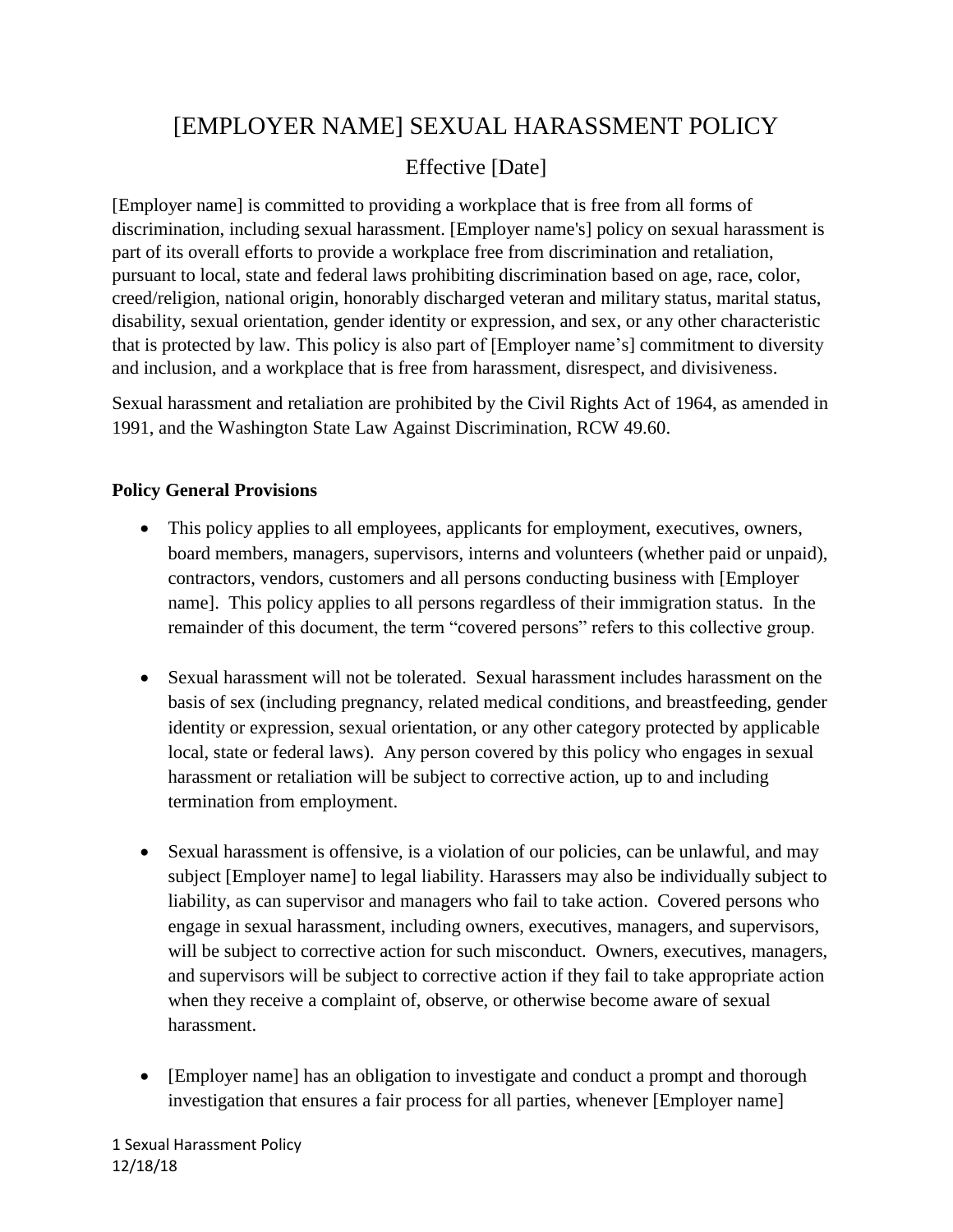receives a complaint about sexual harassment, or otherwise becomes aware of possible sexual harassment. [Employer name] will keep the complaint and investigation confidential to the extent possible. When there is a determination that it is likely that sexual harassment occurred, effective corrective action will be taken. All covered persons are required to cooperate with any internal investigation of sexual harassment.

- Harassing behavior does not need to be illegal harassment in order for [Employer name] to take corrective action. [Employer name] will strive to create a workplace free from disrespect, divisiveness, incivility, and inappropriate behavior. Therefore, behavior that could create a harassing environment should the behavior continue or escalate will not be tolerated, and will lead to corrective action.
- Retaliation is prohibited: [Employer name] will not tolerate retaliation against anyone who reports or provides information about possible sexual harassment. Any owner, executive, manager or supervisor who takes retaliatory action against anyone who has reported sexual harassment or who has provided information about possible harassment will be subject to corrective action. Anyone covered by this policy who engages in retaliatory harassment will be subject to corrective action.
- There will be no barriers to accessing the policy or participating in enforcement. All employees will receive training on this policy and the policy will be made available in a variety of languages when necessary so that it can be used and understood by all employees. The policy will also be communicated orally to any person who does not read.

# **Sexual Harassment Definition**

Sexual harassment is defined as unwelcome language or conduct of a sexual nature, or language or conduct that is because of sex, when:

- Such language or conduct has the purpose or effect of unreasonably interfering with an individual's work performance or creating an intimidating, hostile, or offensive work environment (this can happen even if the complaining party is not the intended target of the sexual harassment);
- Such conduct is made either explicitly or implicitly a term or condition of employment; or,
- Submission to or rejection of such conduct is used as the basis for employment decisions.

Sexual harassment includes, but is not limited to, derogatory comments, jokes, or statements; sexual advances; sexually explicit language or stories; or visual, verbal or physical conduct of a sexual nature. This definition includes many forms of offensive behavior and includes genderbased harassment of a person even when the harassment is not sexual in nature, but rather is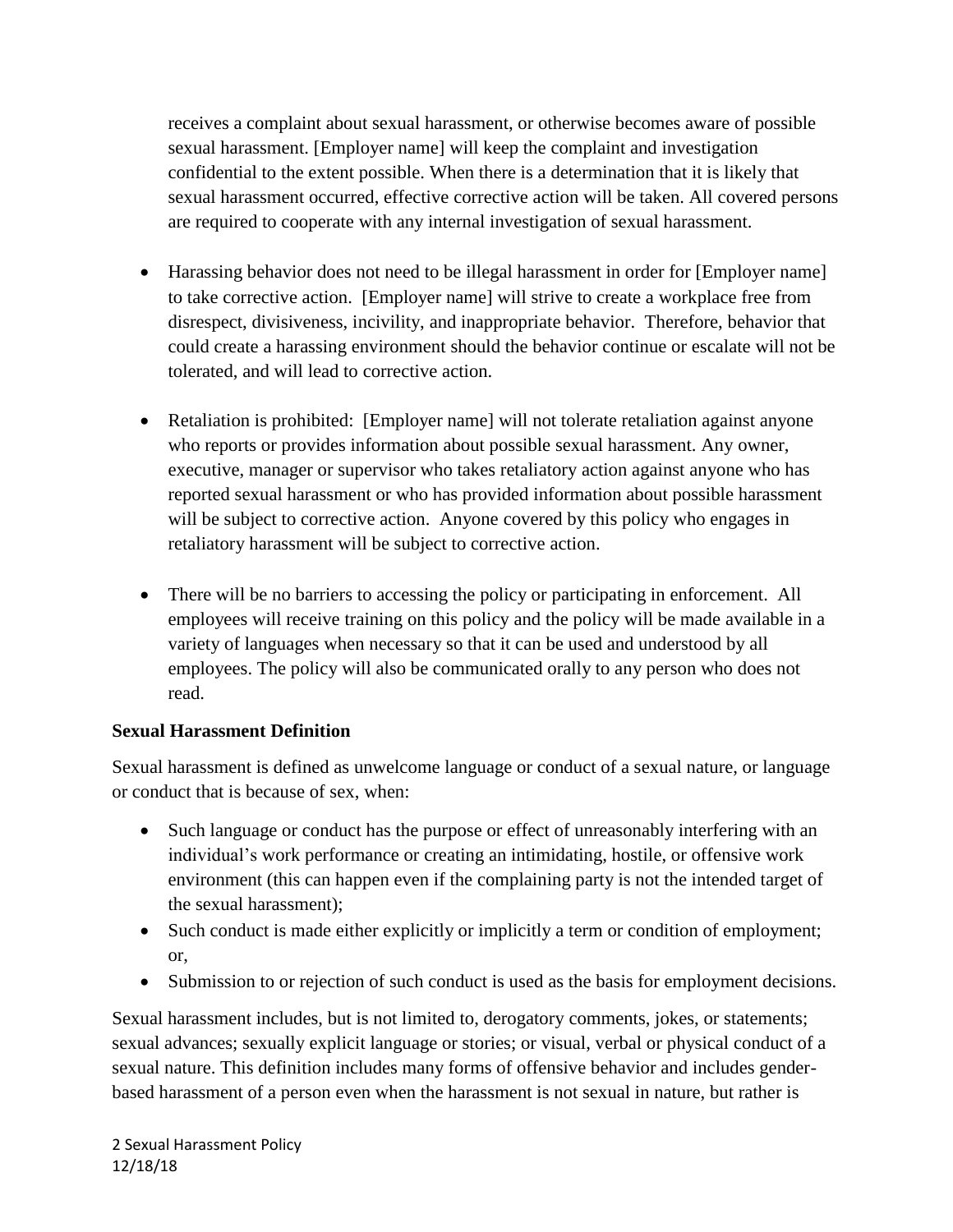because of the person's gender. Sexual harassment can include language or conduct against a person of the same sex as the harasser.

Any sexually harassing conduct or language will be addressed under this policy, even if it is not a violation of the law. The list below is of examples of harassing behavior; however, it does not cover every type of harassment that will be considered to be a violation of this policy.

#### Examples of Language and Conduct that is Considered Prohibited Harassment

- Physical conduct including but not limited to: sexual assault; grabbing, poking, pressing or intentionally brushing up against another person's body; blocking someone's movement or invading their space; touching someone's breast, buttocks, or between their legs; or any other unwanted and intentional physical contact.
- Visual conduct including but not limited to: leering; sexual gestures; displaying of sexually suggestive objects, pictures, cartoons, posters, screen-savers, or websites.
- Verbal conduct including but not limited to: sexually derogatory comments, epithets, slurs and jokes; verbal abuse of a sexual nature; graphic verbal comments about an individual's body; derogatory comments related to gender or stereotypical gender roles; subtle or obvious pressure for unwelcome sexual activities; sexually suggestive or obscene letters, notes, emails, or texts; conversations, stories, comments or jokes about a person's sexuality or sexual experience; unwelcome questions about a person's sexuality or gender identity or expression.
- Asking a co-worker on a date multiple times if the request was unwelcome;
- Verbal abuse or joking concerning a person's gender characteristics such as vocal pitch, facial hair or the size or shape of a person's body.
- Offering an employment benefit (such as a raise, bonus, promotion, assistance with one's career or better working conditions) in exchange for sexual favors, or threatening an employment detriment (such as termination, demotion, worse working conditions, or disciplinary action) when a person refuses to engage in sexual activity.
- Sending sexually related, sexually derogatory, or sexually suggestive text messages, videos or messages via social media.
- Physical or verbal abuse concerning an individual's gender or the perception of the individual's gender.
- Making or threatening retaliatory action after receiving a negative response to sexual advances.
- Hostile actions taken against an individual because of that individual's sex, sexual orientation, gender identity or expression, or the status of being transgender, such as:
	- o Interfering with, destroying or damaging a person's work, workstation, tools or equipment, or other interference with the individual's ability to perform the job;
	- o Ignoring or ostracizing them;
	- o Yelling or name-calling.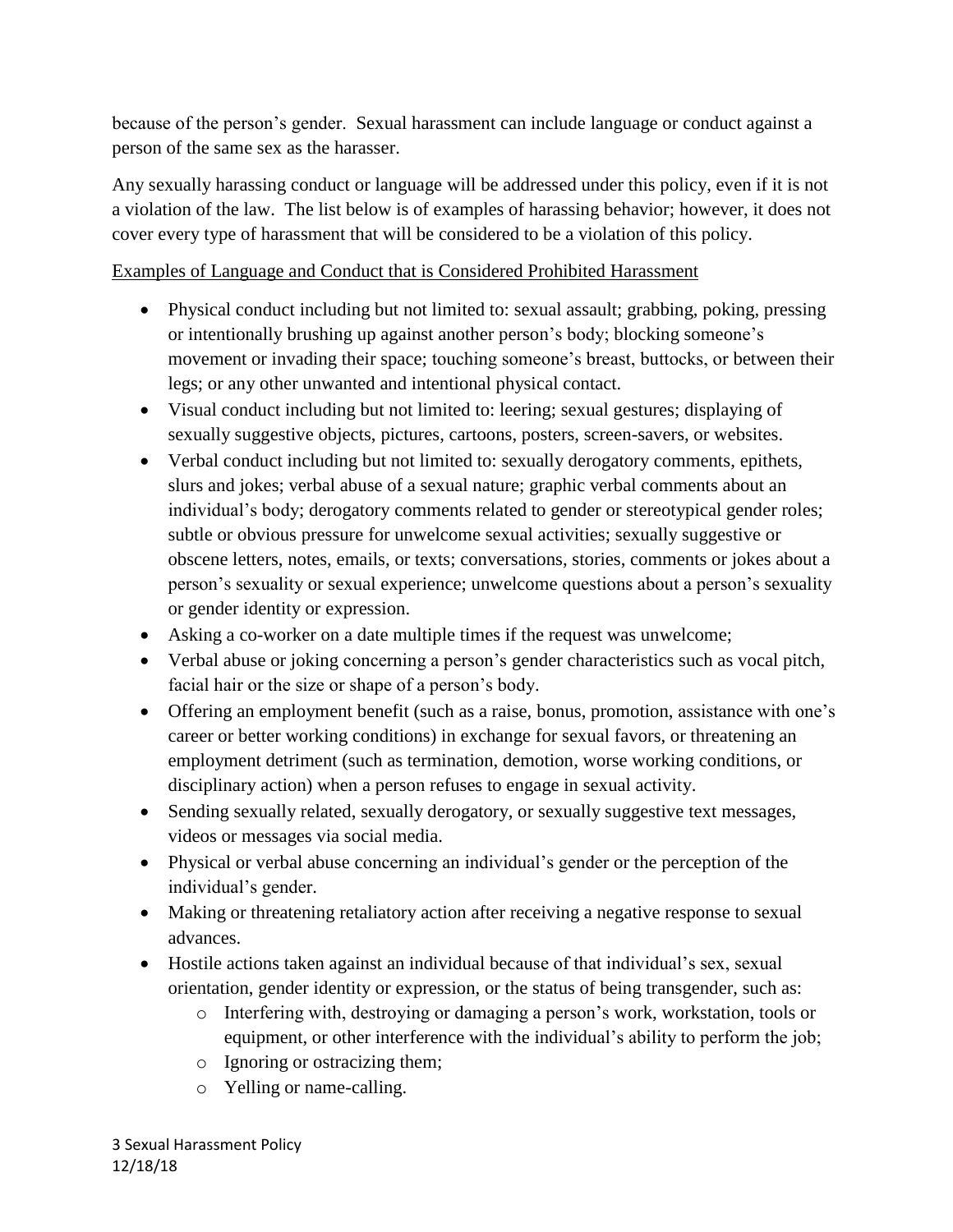- Degrading comments in the form of sex stereotyping, which occurs when conduct or personality traits are considered inappropriate simply because they may not conform to other people's ideas or perceptions about how persons of a specific sex should act or look.
- Other actions not listed above could constitute sexual harassment and/or a violation of this policy and be subject to corrective action.

# Location and Timing of Behavior

Sexual harassment is not limited to the physical workplace. It can occur during travel, at events sponsored by [Employer name], or via phone, email, text, or social media. Such behavior can also occur outside of scheduled work time. Covered persons who engage in sexually harassing conduct outside of the workplace or outside of work hours will be subject to corrective action.

#### **Responsibilities of Persons Covered by this Policy**

- Each covered person has the responsibility to refrain from sexual harassment that impacts the workplace. The harasser will be subject to corrective action up to and including termination from employment in accordance with [Employer name's] disciplinary policy.
- Any covered person who believes they have been the target of sexual harassment or witnesses sexual harassment, is encouraged to follow [Employer name's] Reporting Procedure to report the sexual harassment.
- The covered person does not need to confront the harasser in order for a complaint, investigation, and corrective action to take place. A covered person who experiences sexual harassment may, if they choose to and can do so safely, inform the harassing person that such conduct is unwelcome and offensive and must stop.
- Employees shall familiarize themselves with this Policy and the Reporting Procedure, and attend all required sexual harassment trainings.

#### **[Employer name] Responsibilities**

- [Employer name], including owners, executives, managers, and supervisors, are ultimately responsible for maintaining a workplace free from sexual harassment.
- Owners, executives, managers and supervisors must take sexual harassment seriously, and take prompt and effective action when they receive a complaint, observe harassment, or otherwise become aware of possible harassment. All management and supervisory personnel will follow [Employer name's] Investigation Procedures, and all management and supervisory personnel will cooperate with an investigation.
- Managers and supervisors are required to follow [Employer name's] Investigation Procedures when they receive a complaint, see possible harassment, or otherwise become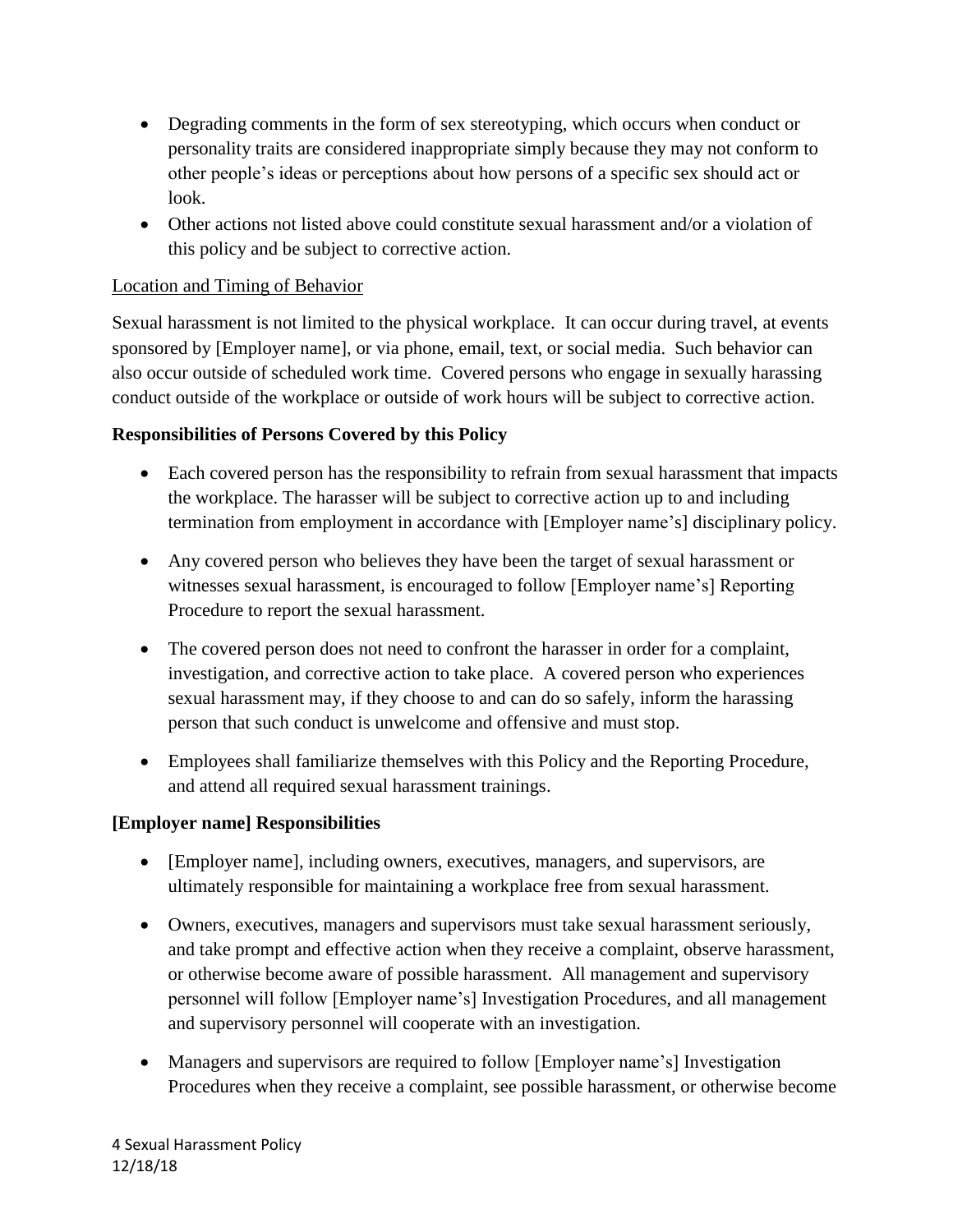aware of possible harassing behavior. In such circumstances where a person discloses sexual harassment but does not want to make a formal complaint, or when the complaining party changes their mind and retracts the complaint, the manager or supervisor is still obligated to act upon the information and follow the Investigative Procedures.

- Retaliation against those who report sexual harassment or who participate as a witness to a complaint is prohibited. If a supervisor or manager sees any retaliation or retaliatory harassment toward an employee, they must report this conduct to [the appropriate person or entity who receives and investigates complaints]. If an owner, executive, supervisor, or manager engages in retaliation, they will be subject to corrective action.
- Owners, executives, managers, and supervisors shall familiarize themselves with this Policy and the Reporting Procedure, and attend all sexual harassment training for managers and supervisors. Owners, executives, managers, and supervisors shall be able to understand and recognize sexual harassment, and should be able to provide information and direction to employees regarding sexual harassment, the Policy, and the Reporting Procedure.

# **Distribution of Policy**

This Policy and Reporting Procedure shall be distributed annually to all employees and will be provided to employees upon hire and promotion. This Policy and Reporting Procedure will be distributed and displayed in multiple languages when necessary for the policy to be understood and used by everyone, and provided orally to persons who cannot read.

Reporting information will be prominently posted in all work locations, shall be posted in [any applicable areas, such as the break room, locker room, etc.], and will be available on line at [website address].

# **External Process**

Reporting harassment to employer does not stop a covered person from also making a complaint in a different forum. All covered persons have the right to file a discrimination, harassment, and/or retaliation complaints with outside agencies, such as the Washington State Human Rights Commission (WSHRC) and the United States Equal Employment Opportunity Commission (EEOC). There may also be applicable local laws preventing harassment and county or city agencies that can investigate claims of harassment.

WSHRC [www.hum.wa.gov](http://www.hum.wa.gov/) 1-800-233-3247 EEOC [www.eeoc.gov](http://www.eeoc.gov/) 1-800-669-4000, 1-844-234-5122 (ASL Video Phone)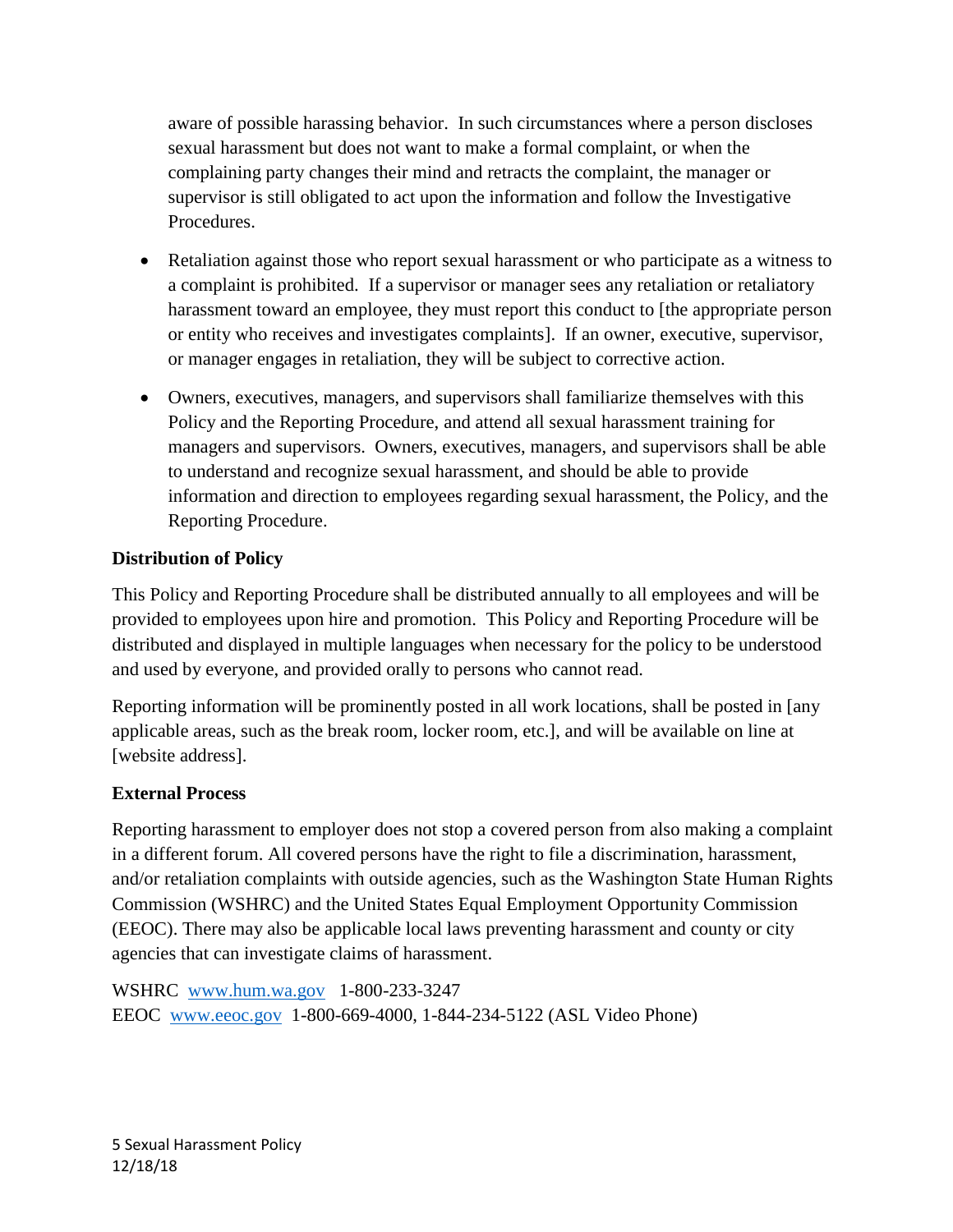### **Retaliation**

Retaliation is unlawful under federal, state and applicable local laws. The Washington State Law Against Discrimination (RCW 49.60) protects any individual who has engaged in "protected activity". Protected activity occurs when a person has:

- Made a complaint of sexual harassment, either internally, with an administrative antidiscrimination agency, or filed a lawsuit about harassment;
- Provided information, testified or assisted in a proceeding involving sexual harassment;
- Opposed sexual harassment by making an oral or informal complaint to management, or by simply informing a supervisor or management of harassment; or
- Reported that another employee has been sexually harassed.

Employees are protected from retaliation and retaliatory harassment from all persons covered by this Policy. Even if the alleged harassment does not rise to the level of a violation of law or of this Policy, the individual is protected from retaliation if the person who engaged in protected activity believed that the behavior was unlawful or a policy violation. However, someone who makes a complaint of harassment that they know is false may be subject to discipline.

Retaliation is any action that could discourage an employee from coming forward to make or support a sexual harassment claim. The action need not be job-related or occur in the workplace to constitute unlawful retaliation (e.g., threats of physical violence for reporting sent via social media or outside of work hours).

# Examples of retaliation include but are not limited to:

- Termination or demotion:
- A decrease in hours, removing work, or denying a promotion;
- Being given more work, more difficult work, or undesirable tasks;
- Isolation or transfer to a less desirable location;
- Hyper scrutiny by a supervisor or manager or poor performance reviews;
- Threatening messages sent via social media or text;
- Retaliatory harassment by supervisors or managers, or by co-workers when the harassment is reported to or witnessed by a supervisor or manager. Examples are:
	- o Leaving the person out of meetings or work-related events;
	- o Refusing to communicate with the person;
	- o Spreading rumors about the person;
	- o Interacting with the person in a hostile manner that is different from interactions prior to the complaint;
- Disciplinary action based on pretextual reasons;
- Threatening the safety or livelihood of the complaining party's family members;
- Taking a purposefully unreasonable amount of time to investigate the complaint;
- Giving a negative reference.